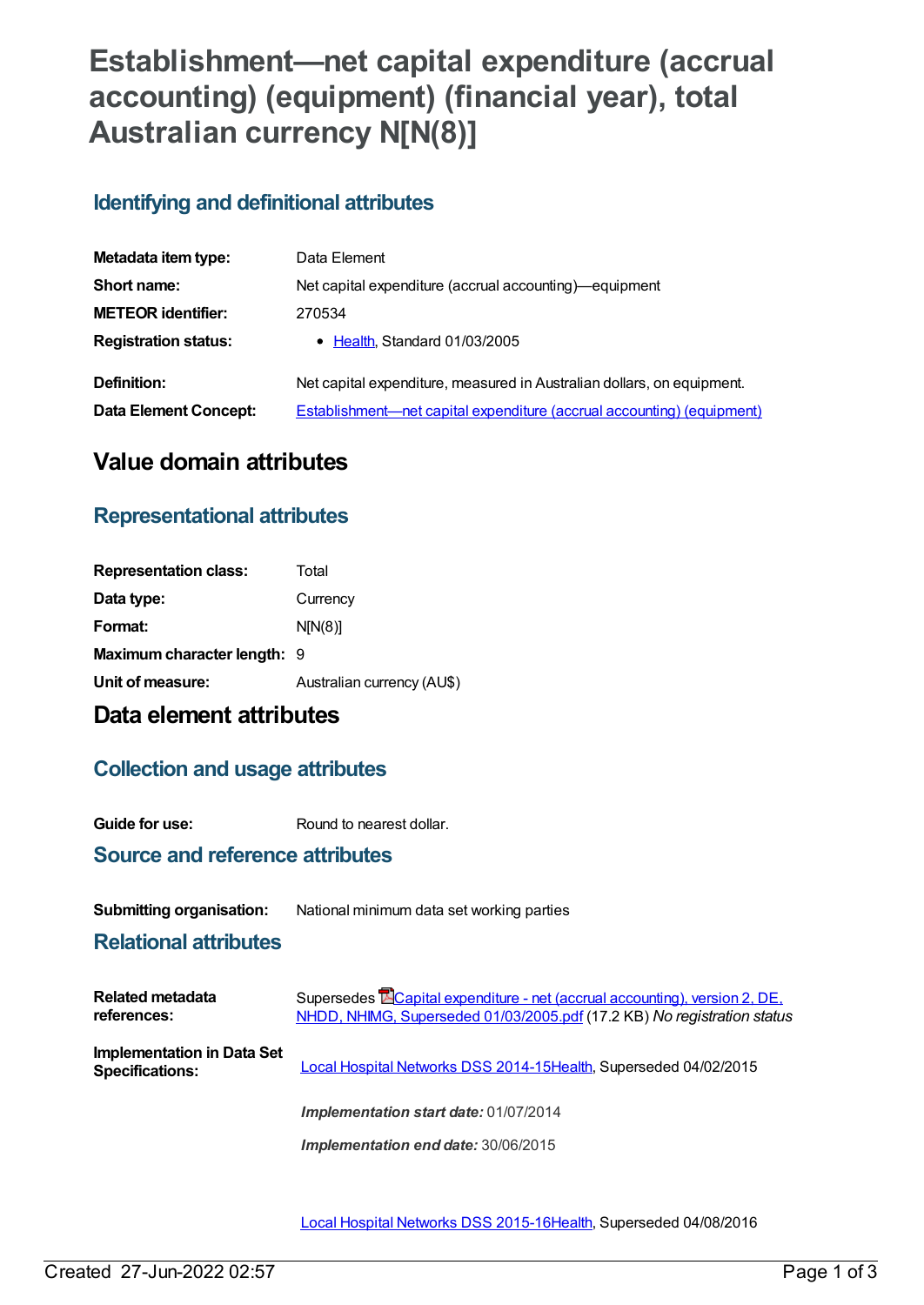*Implementation start date:* 01/07/2015 *Implementation end date:* 30/06/2016

Local Hospital [Networks](https://meteor.aihw.gov.au/content/618892) NBEDS 2016–1[7Health](https://meteor.aihw.gov.au/RegistrationAuthority/12), Superseded 03/11/2016

*Implementation start date:* 01/07/2016 *Implementation end date:* 30/06/2017

Public hospital [establishments](https://meteor.aihw.gov.au/content/273047) NMDS[Health](https://meteor.aihw.gov.au/RegistrationAuthority/12), Superseded 21/03/2006

*Implementation start date:* 01/07/2005 *Implementation end date:* 30/06/2006

Public hospital [establishments](https://meteor.aihw.gov.au/content/334285) NMDS[Health](https://meteor.aihw.gov.au/RegistrationAuthority/12), Superseded 23/10/2006

*Implementation start date:* 01/07/2006 *Implementation end date:* 30/06/2007

Public hospital [establishments](https://meteor.aihw.gov.au/content/345139) NMDS 2007-08[Health](https://meteor.aihw.gov.au/RegistrationAuthority/12), Superseded 05/02/2008

*Implementation start date:* 01/07/2007 *Implementation end date:* 30/06/2008

Public hospital [establishments](https://meteor.aihw.gov.au/content/362302) NMDS 2008-09[Health](https://meteor.aihw.gov.au/RegistrationAuthority/12), Superseded 03/12/2008

*Implementation start date:* 01/07/2008 *Implementation end date:* 30/06/2009

Public hospital [establishments](https://meteor.aihw.gov.au/content/374924) NMDS 2009-10[Health](https://meteor.aihw.gov.au/RegistrationAuthority/12), Superseded 05/01/2010 *Implementation start date:* 01/07/2009

Public hospital [establishments](https://meteor.aihw.gov.au/content/386794) NMDS 2010-11[Health](https://meteor.aihw.gov.au/RegistrationAuthority/12), Superseded 18/01/2011

*Implementation start date:* 01/07/2010 *Implementation end date:* 30/06/2011